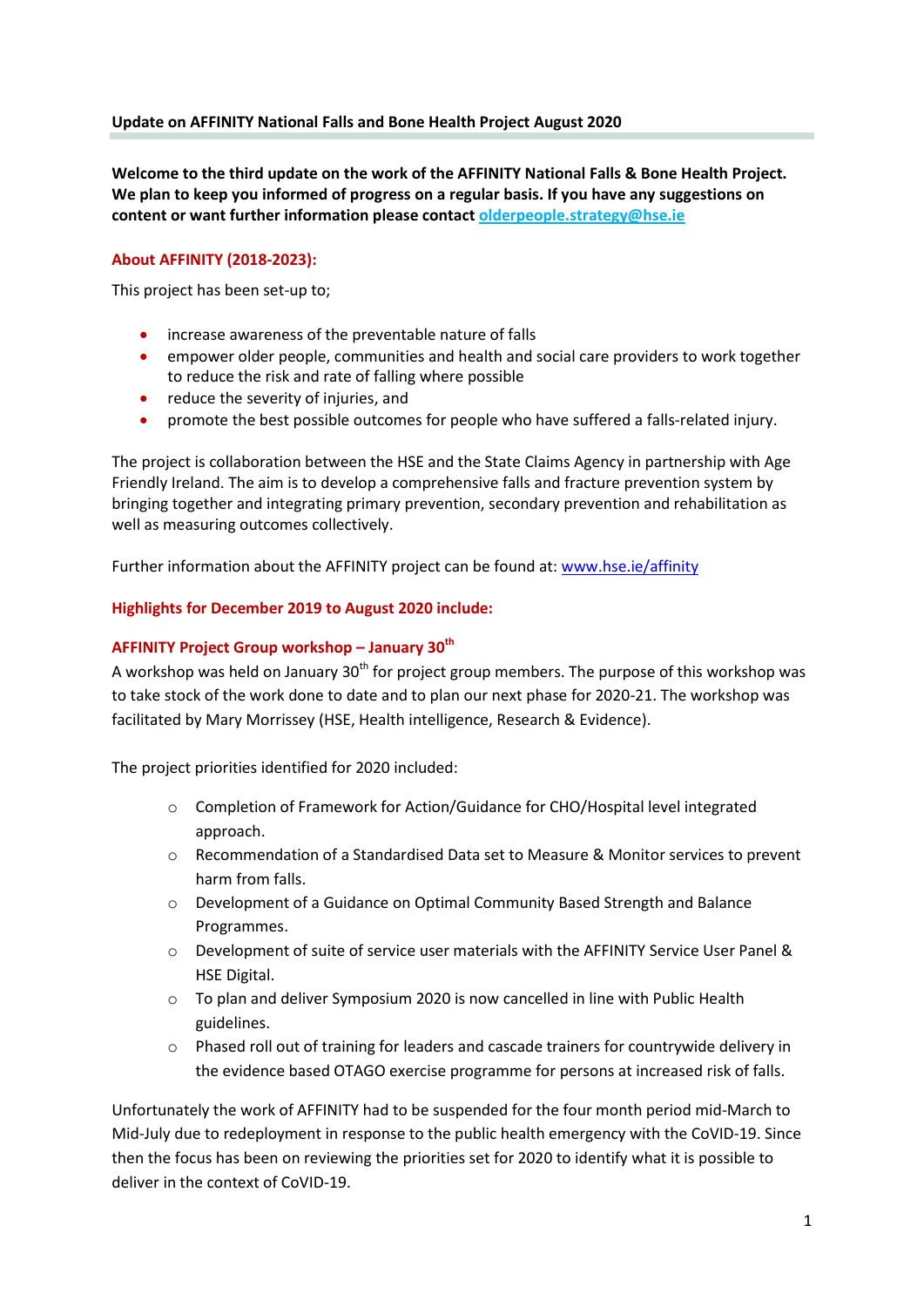## **Framework/ Guidance for Integrated Falls and Bone Health Services:**

We aim to deliver the guidance framework entitled *"Preventing Falls & Fractures as we Grow Older in Ireland – A Framework for Action"* to support implementation of integrated falls and bone health services at Community Health Organisation (CHO)/ Hospital level before the end of 2020. It will support service managers, clinical services leads working together with service users, multi-agency partners and community groups to examine falls and bone health services within their remit in mapping what is currently available, identifying gaps, defining areas for improvement and co designing sustainable solutions.

Due to the current uncertainty of living with CoVID-19 it is not possible to give firm timelines on the other priority areas listed below.

### **Evaluation:**

The Centre for Effective Services, which was engaged to support the project group in this area, has provided a suite of 3 documents consisting of the Evaluation Framework, Data Gap Analysis & Literature Review. The Data Gap Analysis and the Literature Review will provide the basis for recommending a standardised national data set for measuring and monitoring integrated services to prevent harm from falls. A measurement/ data work stream will be convened to recommend standardised process and outcome measures for falls and bone health services in consultation with relevant stakeholders.

#### **Service User Materials Development:**

Work was underway with HSE Digital on the development of Falls & Bone Health information for service users. As well as ensuring people have access to accurate and useful information, the material will be published online and will be a resource for Falls & Bone Health services around the country. This work will be guided by the Service User panel.

#### **Preventing Harm from Falls in People with Disability:**

There is a work stream underway led by Marie Kehoe (National Disability Specialist, Quality Improvement) to address the specific needs of persons with disabilities. The aim is to develop and implement a framework for action which will promote staying well, active and independent by raising awareness of bone health and the preventable nature of harmful falls in persons with disability.

#### **Development Posts 2019-20:**

Development funding was secured to enhance the coverage of falls and bone health services through the implementation of a key component of Integrated Falls and Bone Health Service across 4 sites i.e.

- Collaborative Implementation of community based exercise programmes for strength and balance programmes across the continuum of functional ability.
- Implementation of an integrated clinical pathway for falls and bone health in an additional CHO.
- Development of community based fracture liaison to complement existing falls and fracture liaison pathways.

Though delayed the recruitment of the posts is progressing.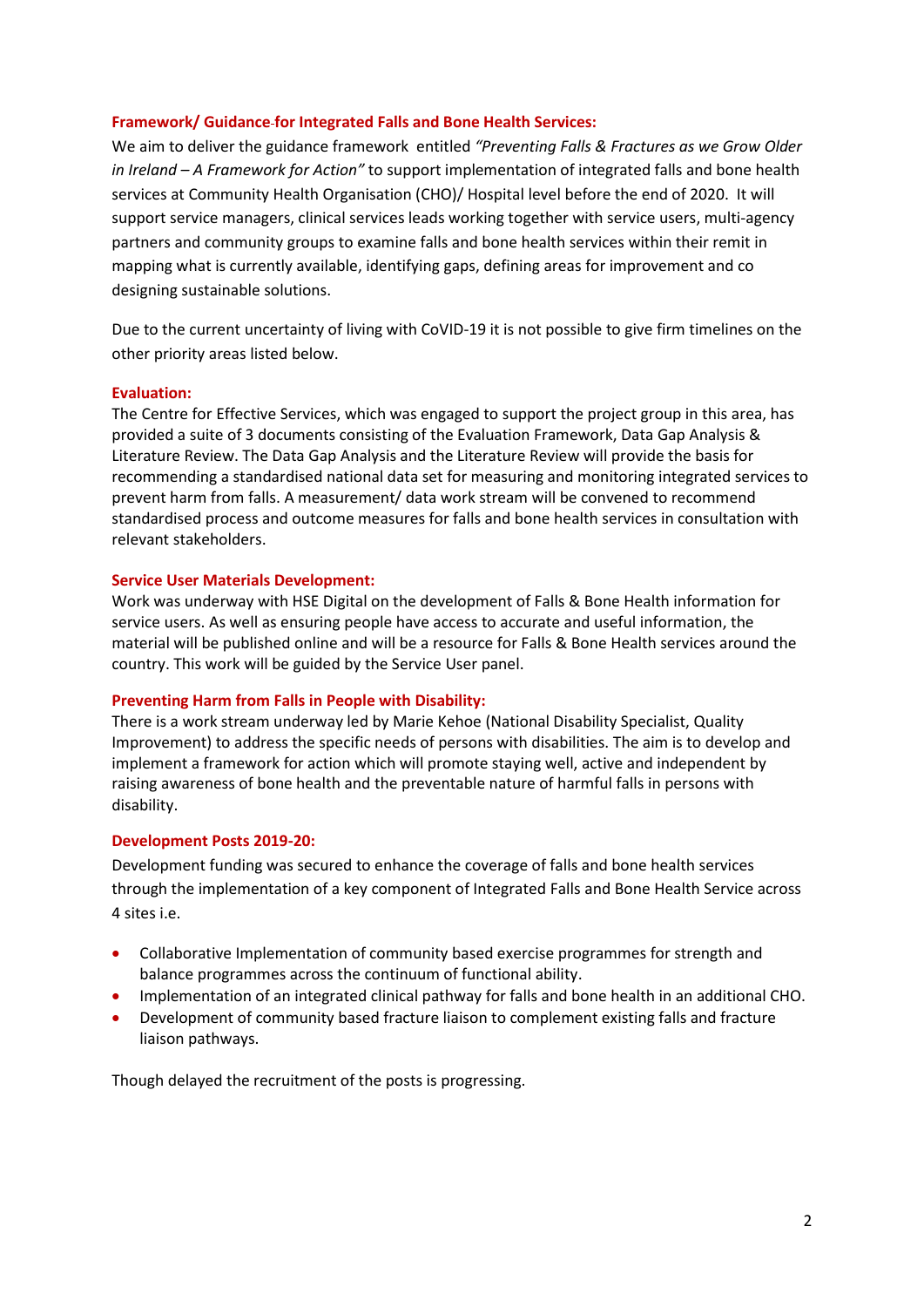## **Evidence Based Community Exercise Programmes for Falls Prevention:**

Funding has been secured from the Department of Health through Dormant Accounts for roll out of country wide training programme to increase access to the evidence based collaborative OTAGO programme for people at increased risk of falls. Plans to work with Later Life Training to deliver training for in excess of 90 OTAGO Exercise Programme leads and to train cascade trainers for sustainability of the programme are currently on hold due to public health and quarantine guidelines.

# **Next Steps – As before:**

- Finalise the Framework/ Guidance Document on integrated falls and bone health services.
- Development of a National Guidance for Community Exercise Programmes for older people to reduce falls risks and enhance bone health.
- Progress the Service User resources and website.

# **Recommended Resources:**

# **(\*\*New or updated resource)**

 **The Health Quality & Safety Commission New Zealand has published a very comprehensive update on the latest falls evidence base including the 2020 Evidence Base (April, 2020) and an updated version of the 10 Topics (July, 2020)\*\*:**

[https://www.hqsc.govt.nz/our-programmes/reducing-harm-from-falls/recommended](https://www.hqsc.govt.nz/our-programmes/reducing-harm-from-falls/recommended-resources/2020-evidence-base/)[resources/2020-evidence-base/](https://www.hqsc.govt.nz/our-programmes/reducing-harm-from-falls/recommended-resources/2020-evidence-base/)

- **Major Trauma Audit National Report 2018\*\*:** [http://s3-eu-west-1.amazonaws.com/noca](http://s3-eu-west-1.amazonaws.com/noca-uploads/general/Major_Trauma_Audit_National_Report_2018_Final_Version.pdf)[uploads/general/Major\\_Trauma\\_Audit\\_National\\_Report\\_2018\\_Final\\_Version.pdf](http://s3-eu-west-1.amazonaws.com/noca-uploads/general/Major_Trauma_Audit_National_Report_2018_Final_Version.pdf)
- **Implementing Integrated Care for Older Persons in Ireland:** [https://docs.wixstatic.com/ugd/29601c\\_505486cc6a1c472b8c23ee10ae29ce4c.pdf](https://docs.wixstatic.com/ugd/29601c_505486cc6a1c472b8c23ee10ae29ce4c.pdf)
- **Centre for Ageing: Raising the Bar on Strength & Balance:** [https://www.ageing-better.org.uk/sites/default/files/2019-02/Raising-the-bar-on-strength-and](https://www.ageing-better.org.uk/sites/default/files/2019-02/Raising-the-bar-on-strength-and-balance_0.pdf)[balance\\_0.pdf](https://www.ageing-better.org.uk/sites/default/files/2019-02/Raising-the-bar-on-strength-and-balance_0.pdf)
- **National Osteoporosis Society: Strong, Steady & Straight. Quick Guide:**  <https://theros.org.uk/media/100224/strong-steady-straight-quick-guide.pdf>